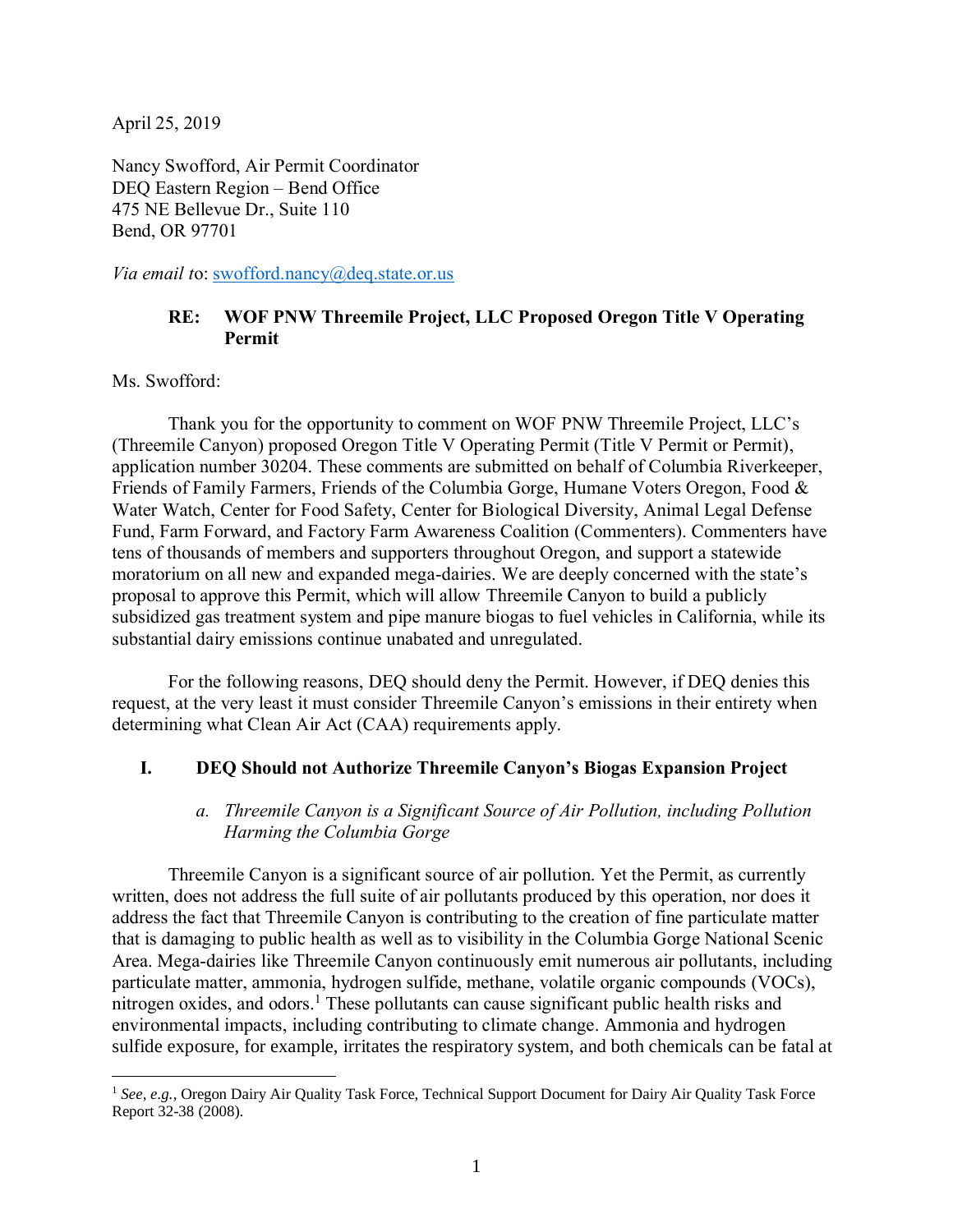high concentrations. <sup>2</sup> Hydrogen sulfide releases from factory farms have been associated with respiratory and digestive symptoms. As a result, workers in these facilities and neighboring communities can experience high levels of asthma-like symptoms, bronchitis, and other respiratory diseases.<sup>3</sup> Both pollutants also contribute to the odors associated with mega-dairies. The U.S. Government Accountability Office has reported that storing large quantities of livestock manure on mega-dairies and other industrial livestock operations could cause emissions of "unsafe quantities" of ammonia, hydrogen sulfide, and particulate matter. <sup>4</sup> VOCs contribute to the formation of ground-level ozone, which leads to respiratory symptoms and eye irritation as well as harming ecosystems.<sup>5</sup> In a just-released report, the American Lung Association gave Umatilla County, which is just east of and sometimes downwind of Morrow County and Threemile Canyon, an "F" grade for high ozone days.<sup>6</sup>

These pollutants are also harming Oregon's environment. Ammonia and nitrous oxides are two of the three major components of haze pollution that affect the Columbia River Gorge Scenic Area, and also contribute to acid rain.<sup>7</sup> The Gorge has long suffered from the effects of persistent air pollution and poor visibility. Monitoring studies have documented impaired visibility on 95% of days monitored.<sup>8</sup> DEO has found that livestock manure management, which includes field applications of manure, is "by far the most significant source of ammonia" contributing to regional haze.<sup>9</sup> When operating with just over 50,000 cows in 2005, Threemile Canyon Farms reported ammonia emissions that ranked among the highest of all reported industrial sources in the nation.<sup>10</sup> Methane digesters do nothing to reduce these emissions or the threats they pose to the environment and public health.

# *b. Mega-Dairy Biogas is not Clean, Renewable Energy and Threemile's Proposal is Contrary to the Public Interest*

Because the production of methane for manure-to-energy projects like the Threemile Canyon proposal is dependent on the continuous generation of massive amounts of industrial animal waste by livestock operations, these technologies are inherently dirty sources of energy production and should not be considered to produce clean or renewable energy. Biogas projects

 $\overline{a}$ 

<sup>&</sup>lt;sup>2</sup> *Id.* at 36; U.S. EPA, Toxicological Review of Hydrogen Sulfide, CAS No. 778-06-4 10 (Jun. 2003).

<sup>3</sup> Donham, Kelly J. et al., Community Health and Socioeconomic Issues Surrounding Concentrated Animal Feeding Operations, Environmental Health Perspectives Vol. 115, Iss. 2 317-18 (Feb. 2007).

<sup>4</sup> U.S. Gov't Accountability Office, Concentrated Animal Feeding Operations, GAO-08-044 7 (Sept. 2008).

<sup>5</sup> U.S. EPA, Ground-Level Ozone Pollution, [https://www.epa.gov/ground-level-ozone-pollution.](https://www.epa.gov/ground-level-ozone-pollution)

<sup>6</sup> American Lung Ass'n, State of the Air 2019, Report Card: Oregon, [https://www.lung.org/our-initiatives/healthy](https://www.lung.org/our-initiatives/healthy-air/sota/city-rankings/states/oregon/)[air/sota/city-rankings/states/oregon/.](https://www.lung.org/our-initiatives/healthy-air/sota/city-rankings/states/oregon/) 

<sup>7</sup> Oregon Dairy Air Quality Task Force, Technical Support Document for Dairy Air Quality Task Force Report at 41-42; Oregon Dairy Air Quality Task Force, Final Report to the Department of Environmental Quality and Department of Agriculture 6-7 (2008).

<sup>8</sup> Robert Bachman, USDA Forest Service, A summary of recent information from several sources indicating significant increases in nitrogen in the form of ammonia and ammonium nitrate in the Eastern Columbia River Gorge and the Columbia Basin, at 2 (June 24, 2005).

<sup>9</sup> Oregon DEQ, Oregon Regional Haze Plan: 5-Year Progress Report and Update i, 21 (Feb. 2016).

<sup>10</sup> *See* Nat'l Ass'n of Clean Air Agencies, Comment on Proposed CERCLA/EPCRA Reporting Exemption, Docket ID No. EPA-HQ-SFUND-2007-0469 3 (Mar. 27, 2009),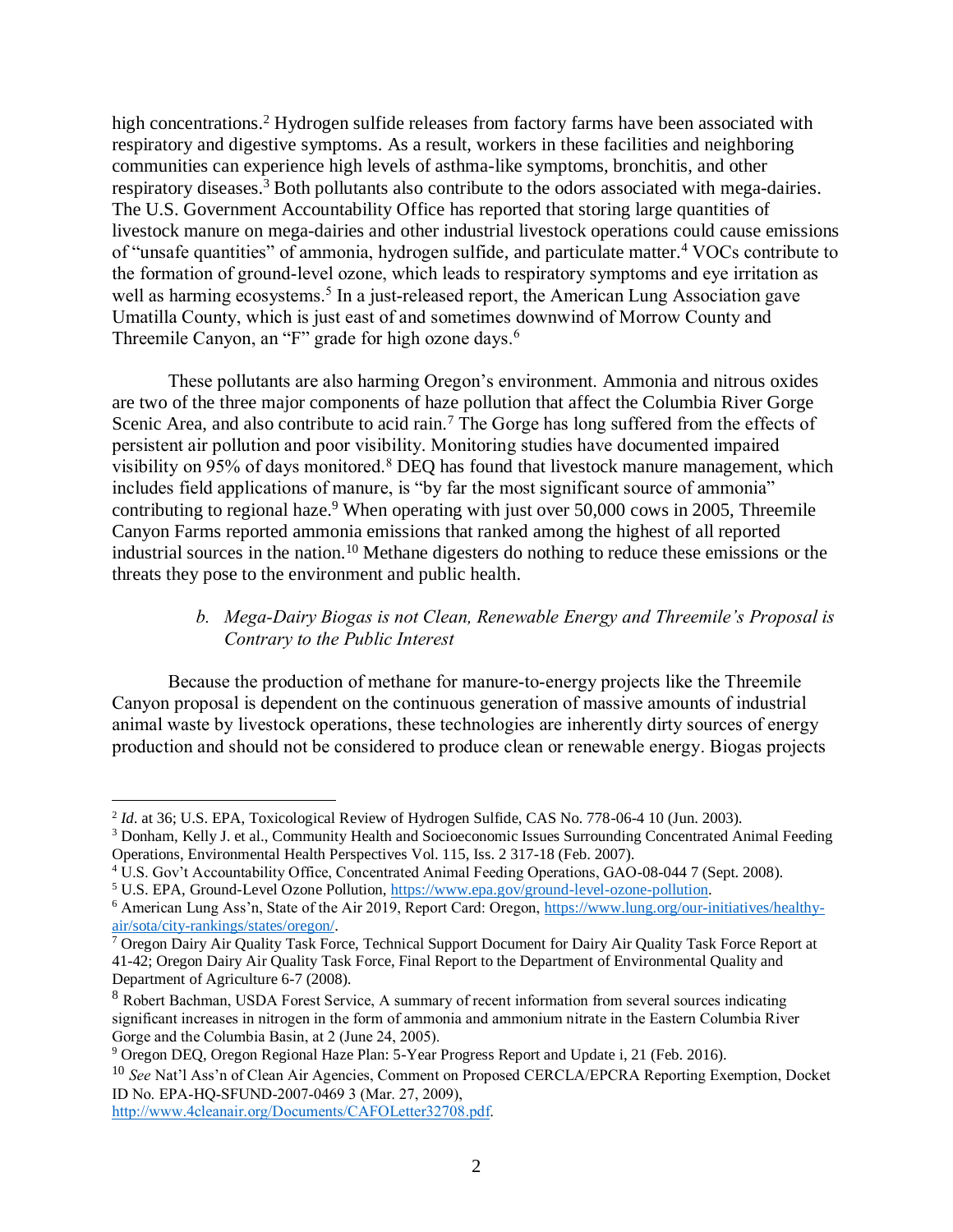are a false solution to climate change, and permits that authorize mega-dairies like Threemile Canyon to connect their digesters to existing gas pipeline infrastructure undermine real solutions.

The Permit is a key part of Threemile Canyon's plan to effectively transition from an industrial dairy that utilizes some of its methane to power part of its operations into a gas production facility that raises animals as a means to produce liquefied manure for the purpose of methane production. This new source of revenue will incentivize expansion, leading to increased emissions, including greenhouse gases, from the facility over time. Moreover, the digester and gas treatment facility will do nothing to abate the water pollution, unregulated air emissions, uncaptured enteric methane emissions,<sup>11</sup> or other adverse impacts from the facility.

The Permit will also undermine other efforts to address climate change by increasing reliance on fossil fuel infrastructure and making it easier for other polluters to avoid emissions reductions. By piping biogas south for use in California, Threemile Canyon's biogas project will enable other industrial polluters to claim credit for use of "renewable" energy, rather than reducing their emissions through the use of actual renewable energy or improvements in energy efficiency. Moreover, because Threemile's biogas will be mixed with fossil fuel-derived natural gas in the pipeline, the effect of this approval will be to further reinforce Oregon's and the entire West Coast's reliance on fossil fuels when we must instead prioritize rapidly decarbonizing our energy system.

Mega-dairy methane digesters are also notoriously inefficient, uneconomical, and difficult to operate.<sup>12</sup> Because they are not profitable on their own, they are typically heavily subsidized. Threemile Canyon is no exception. Threemile has long been the beneficiary of a host of public and private funding streams, and now intends to use tax-exempt bonds intended for publicly beneficial initiatives for a dirty biogas project that will undermine, rather than serve, the public interest. 13

DEQ should deny this Permit and any other permit that entrenches both this unsustainable model of dairy production and Oregon's reliance on fossil fuel pipeline infrastructure.

#### **II. DEQ Must Consider all of Threemile Canyon's Facilities as a Single Source for purposes of Title V**

Oregon regulations define a "source" as "any building, structure, facility, installation or combination thereof that emits or is capable of emitting air contaminants to the atmosphere, is located on one or more contiguous or adjacent properties and is owned or operated by the same

 $\overline{a}$ 

<sup>&</sup>lt;sup>11</sup> Research indicates that "enteric emissions are normally the largest source of greenhouse gas on a dairy farm." C. Alan Rotz, Modeling Greenhouse Gas Emissions from Dairy Farms, Journal of Dairy Science Vol. 101 Iss. 7 6677 (Jul. 2018).

 $12$  Food & Water Watch, Hard to Digest: Greenwashing Manure into Renewable Energy (Nov. 2016), [https://www.foodandwaterwatch.org/sites/default/files/ib\\_1611\\_manure-digesters-web.pdf.](https://www.foodandwaterwatch.org/sites/default/files/ib_1611_manure-digesters-web.pdf)

<sup>&</sup>lt;sup>13</sup> See, e.g., Tracy Loew, Salem Statesman Journal, Manure is big business at Oregon's largest dairy with conversion to natural gas (Mar. 31, 2019),

[https://www.statesmanjournal.com/story/tech/science/environment/2019/03/31/oregon-threemile-canyon-farms](https://www.statesmanjournal.com/story/tech/science/environment/2019/03/31/oregon-threemile-canyon-farms-dairy-natural-gas-manure/3247197002/)[dairy-natural-gas-manure/3247197002/.](https://www.statesmanjournal.com/story/tech/science/environment/2019/03/31/oregon-threemile-canyon-farms-dairy-natural-gas-manure/3247197002/)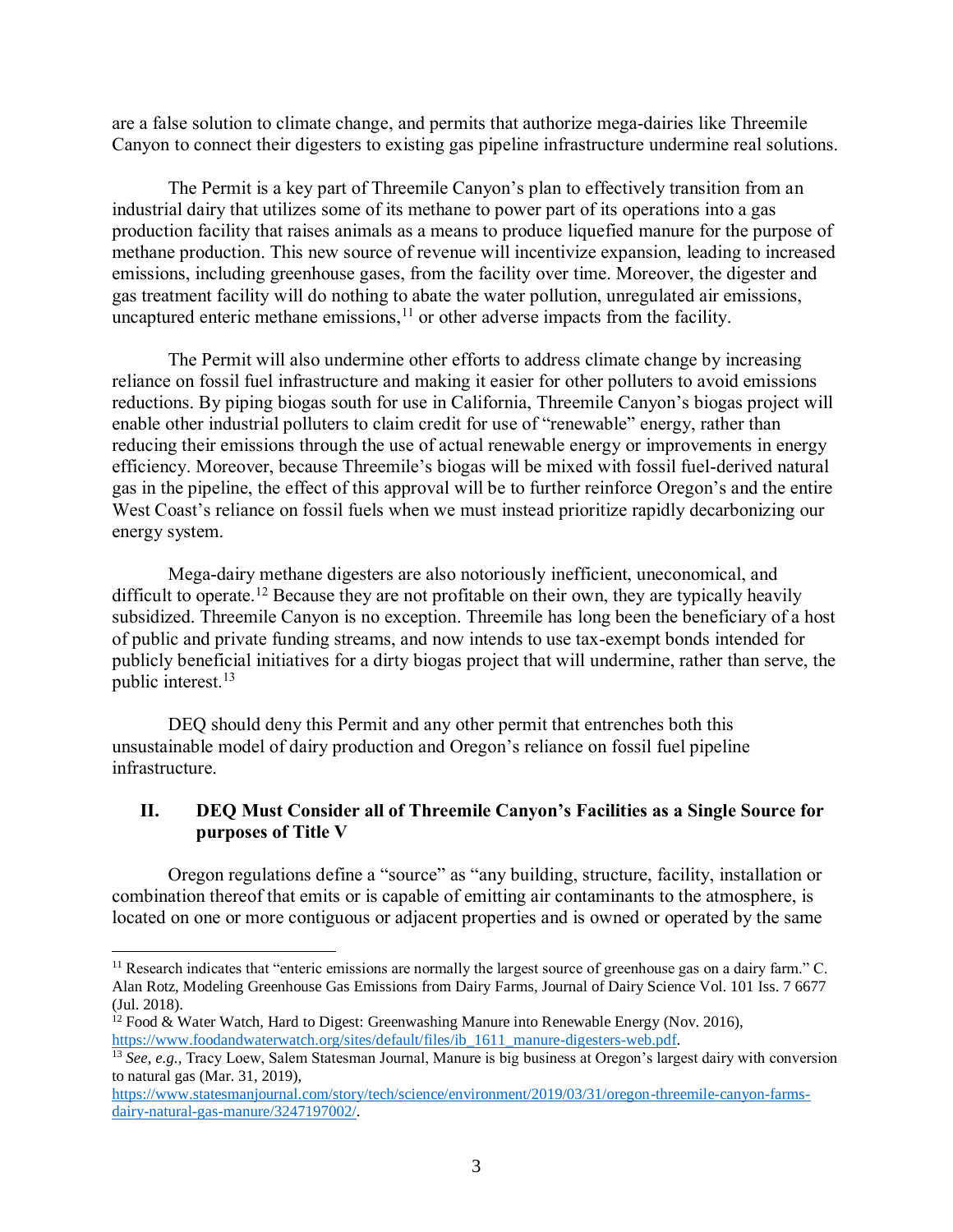person or by persons under common control. The term includes all air contaminant emitting activities that belong to a single major industrial group, i.e., that have the same two-digit code, as described in the Standard Industrial Classification Manual, U.S. Office of Management and Budget, 1987, or that support the major industrial group." OAR 340-200-0020(166). The entire Threemile operation, including the dairies and the existing and proposed digester infrastructure, is a single source under this definition.

As discussed above, Threemile Canyon emits, and its new infrastructure will emit, air contaminants into the atmosphere. Moreover, the dairies and the digester infrastructure are on contiguous property. The Permit lists the plant site location as 75906 Threemile Road, which is the same address as the dairy facility<sup>14</sup> and adjoins the rest of the dairy operation.

These parts of the Threemile facility are also operated by the same person and are under common control. The Permit lists Marty Myers as WFO PNW Threemile Project, LLC's CFO and General Manager, and the Oregon Secretary of State lists WOF PNW Threemile Project, LLC's principal place of business as "C/O TMF Biofuels LLC," 759 Threemile Road, Boardman, OR 97818.<sup>15</sup> TMF Biofuels LLC, in turn, is managed by Marty Myers.<sup>16</sup> Marty Myers also manages Threemile Canyon Farms.<sup>17</sup> Furthermore, the anaerobic digester operated by WFO PNW Threemile Project, LLC receives manure from the dairy operation as a feedstock, and then returns digestate to the dairy operation for use as a fertilizer.<sup>18</sup> The gas treatment system, digester, and dairies are thus a single source for purposes of Title V permitting, and DEQ should not allow Threemile to avoid comprehensive permitting by dividing its facility into multiple corporate entities. DEQ has failed to provide a source determination in the proposed permit, and as discussed above, the source for permitting under Title V is the entire dairy operation including every component of its manure management system.

# **III. When Properly Considered as a Single Source, Threemile Canyon Farms is Likely a CAA Major Source**

DEQ does not appear to have considered whether Threemile Canyon Farms as a whole is subject to any other CAA requirements, as the Permit considers the gas treatment facility in isolation and makes no mention of Threemile Canyon's other emissions. Emission factors developed by the San Joaquin Valley Air Pollution Control District in California, a region where numerous industrial dairies have contributed significantly to very poor air quality, indicate that Threemile is a major source of VOCs. The Air Pollution Control District has calculated that dairy confinements emit approximately 20 pounds of VOC emissions per head per year, not including emissions from feed storage facilities and feed available for consumption in feed

 $\overline{a}$ 

<sup>&</sup>lt;sup>14</sup> Oregon Secretary of State, [http://egov.sos.state.or.us/br/pkg\\_web\\_name\\_srch\\_inq.login](http://egov.sos.state.or.us/br/pkg_web_name_srch_inq.login) (search "Threemile Canyon Farms LLC").

<sup>&</sup>lt;sup>15</sup> *Id.* (search "WOF PNW Threemile Project LLC").

<sup>16</sup> *Id.* (search "TMF Biofuels LLC").

<sup>&</sup>lt;sup>17</sup> Tracy Loew, Salem Statesman Journal, Manure is big business at Oregon's largest dairy with conversion to natural gas.

<sup>18</sup> George Plaven, East Oregonian, Boardman: State's largest dairy runs on closed loop (Oct. 21, 2016), [https://www.eastoregonian.com/news/local/boardman-state-s-largest-dairy-runs-on-closed-loop/article\\_f8ba13bc-](https://www.eastoregonian.com/news/local/boardman-state-s-largest-dairy-runs-on-closed-loop/article_f8ba13bc-6373-5ea8-bc89-15cc521be618.html)[6373-5ea8-bc89-15cc521be618.html.](https://www.eastoregonian.com/news/local/boardman-state-s-largest-dairy-runs-on-closed-loop/article_f8ba13bc-6373-5ea8-bc89-15cc521be618.html)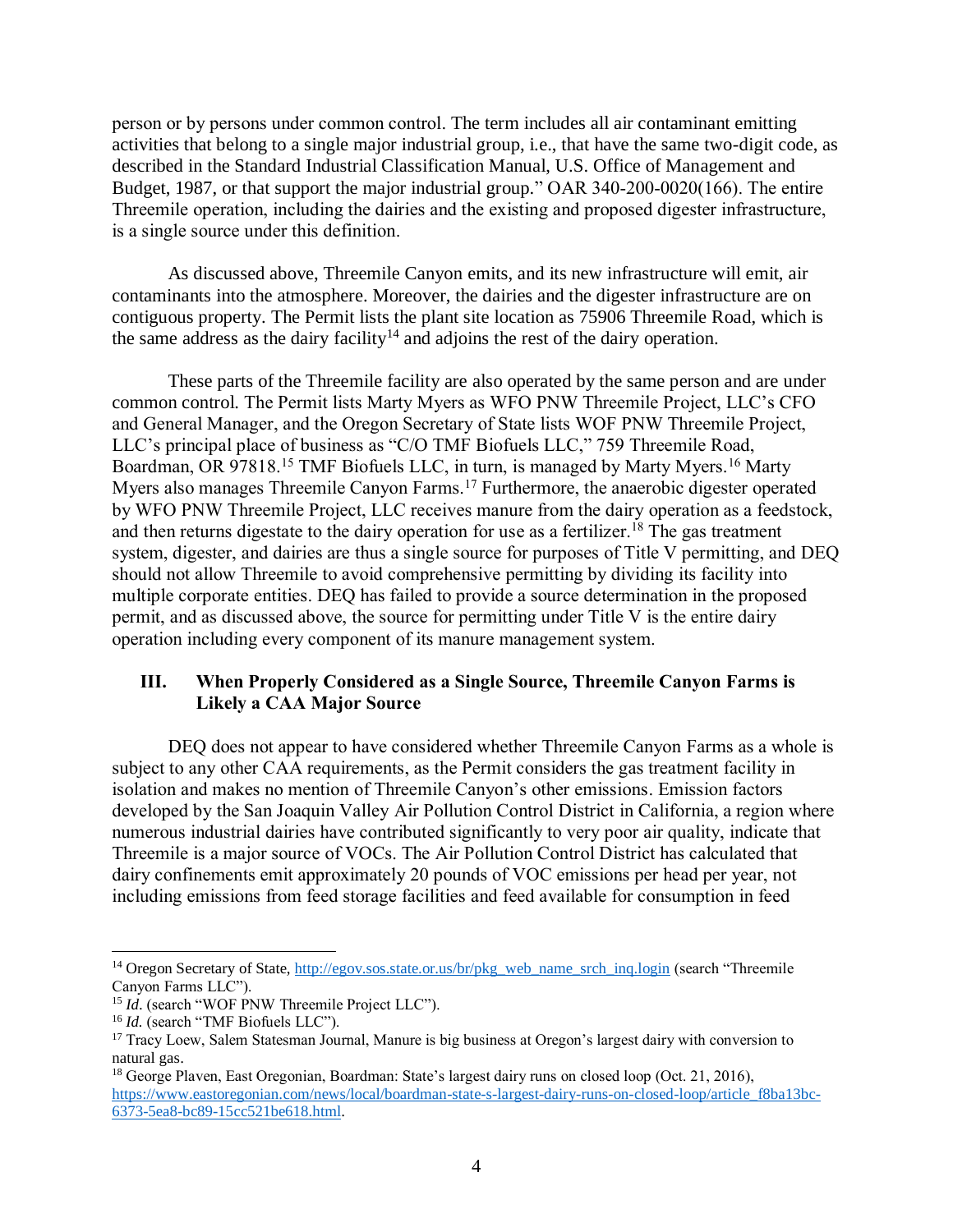lanes.<sup>19</sup> According to this emission factor, a dairy confinement housing more than 25,000 dairy cows is likely a major source and subject to permitting under OAR 340-218-0020(1)(a).

| Uncontrolled Per Cow Dairy VOC Emission Factors                  |                      |
|------------------------------------------------------------------|----------------------|
| <b>Process or Constituent</b>                                    | Emissions (lb/hd-yr) |
| 1. Enteric Emissions from Cows                                   | 4.3                  |
| 2. Milking Parlor(s)                                             | 0.04                 |
| 3. Freestall Barns                                               | 1.9                  |
| 4. Corrals/Pens                                                  | 10.0                 |
| 5. Liquid Manure Handling<br>(Lagoons, Storage Ponds,<br>Basins) | 1.5                  |
| 6. Liquid Manure Land<br><b>Application</b>                      | 1.6                  |
| 7. Solid Manure Land Application                                 | 0.39                 |
| 8. Separated Solids Piles                                        | 0.06                 |
| 9. Solid Manure Storage                                          | 0.16                 |
| <b>Total not including Feed</b>                                  | 20.0                 |

With approximately 70,000 total cows, Threemile Canyon far surpasses this size,  $20$  and the VOC emissions from the proposed gas treatment system (6.99 tons per year) in combination with the VOC emissions from the existing dairy infrastructure that it is being built to support exceed the CAA's major source threshold. DEQ must consider these dairy emissions and determine whether Threemile Canyon is a major source subject to additional CAA requirements.

# **IV. DEQ Must also Consider any Potential Expansions at Threemile Canyon in Calculating its Potential to Emit**

Because it only considers the digester-related emissions, the Permit also fails to consider the increase in emissions that will occur if and when Threemile Canyon increases its herd size to feed the digester and gas treatment system. The proposed gas treatment facility and connection to existing pipeline infrastructure appears to indicate that Threemile Canyon has a larger plan to become, in effect, a gas company first and a dairy second. Once Threemile is connected to pipelines and can sell its biogas off-site, it will have a far greater financial incentive to expand as much as possible to profit from its gas sales, despite slumping dairy prices. Consequently, even though DEQ and the Oregon Department of Agriculture have not yet authorized Threemile Canyon to expand its herd size through a revision to the facility's Clean Water Act National Pollutant Discharge Elimination System permit, DEQ should consider the maximum emissions the digester and gas treatment facility could emit based on the maximum herd size the biogas

 $\overline{a}$ <sup>19</sup> San Joaquin Valley Air Pollution Control District, Air Pollution Control Officer's Revision of the Dairy VOC Emission Factors 5 (Feb. 2012), [https://www.valleyair.org/busind/pto/emission\\_factors/2012-Final-Dairy-EE-](https://www.valleyair.org/busind/pto/emission_factors/2012-Final-Dairy-EE-Report/FinalDairyEFReport(2-23-12).pdf)[Report/FinalDairyEFReport\(2-23-12\).pdf.](https://www.valleyair.org/busind/pto/emission_factors/2012-Final-Dairy-EE-Report/FinalDairyEFReport(2-23-12).pdf) 

<sup>&</sup>lt;sup>20</sup> Tracy Loew, Salem Statesman Journal, Manure is big business at Oregon's largest dairy with conversion to natural gas.